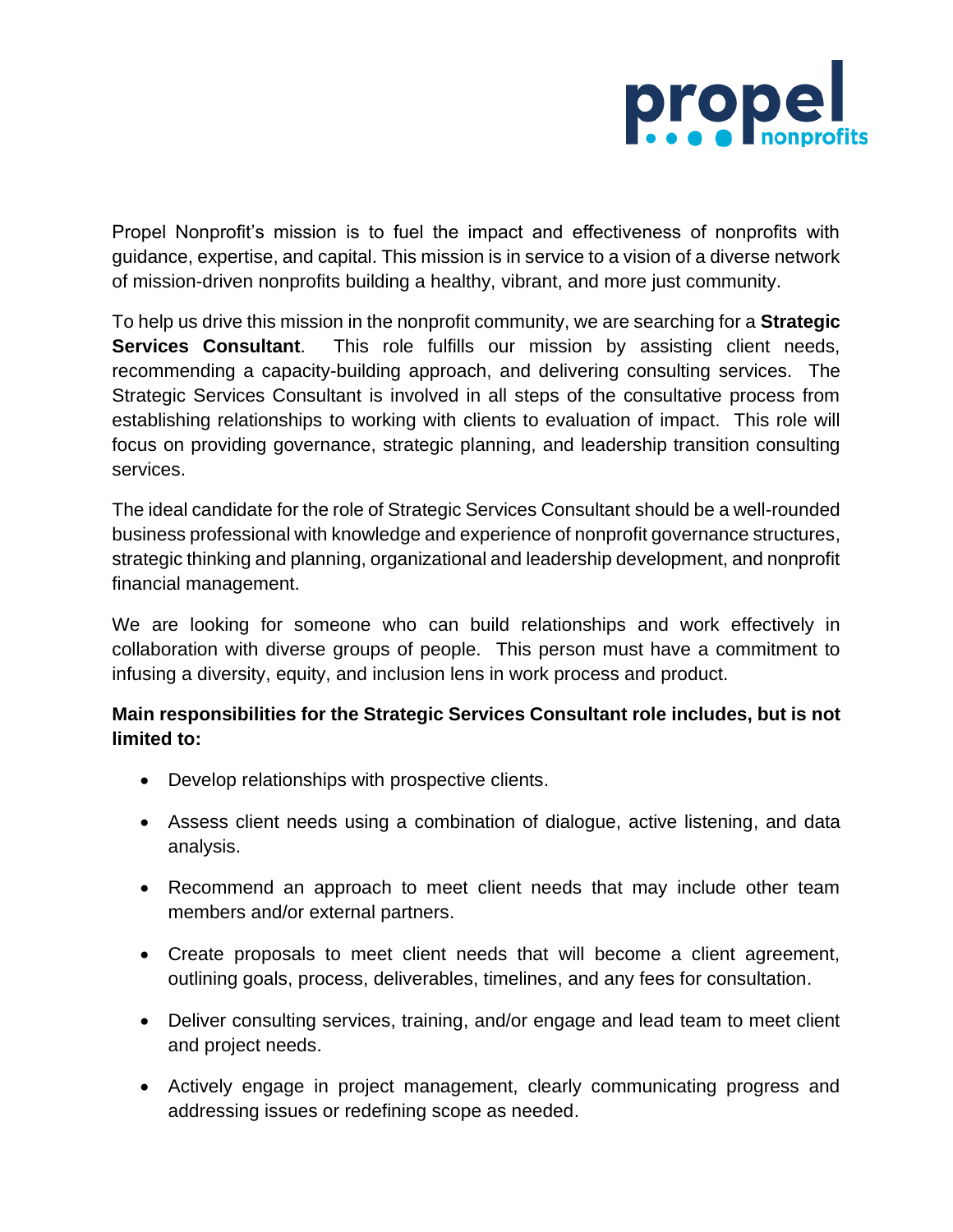- For fee-based projects, ensure accuracy in client billings.
- Participate in gathering information on client satisfaction as well as evaluation of impact.
- Stay abreast of trends impacting our work and make recommendations for new or updated products, services, or training.
- Build collaborative relationships within the organization and the community.
- Participate in setting and meeting individual, team, and organizational goals.
- Gather and enter data for program outputs, impact, and information management.

# **Required Skills, Abilities and Attributes for the Strategic Services Consultant role includes:**

- Bachelor's degree or 3+ years of experience in a nonprofit management role.
- Excellent communication skills.
- Successful facilitator and mediator who can help build consensus.
- Creative self-starter with a proven track record developing and delivering cost effective and sustainable solutions for clients.
- Effective project manager that can keep groups focused on common goals and delivering timeline.
- Proficient with technology.
- Able to travel independently around the Twin Cities and the state of Minnesota.

## **Preferred Skills, Abilities and Attributes for the Strategic Services Consultant role includes:**

- At least 1+ years of previous experience as a consultant.
- 3+ years of experience in a nonprofit financial leadership role.

## **We offer excellent compensation and benefits, to include:**

- Annual salary range of \$55,000-\$71,000 per year DOE
- 32 PTO Days per calendar year (prorated your first year)
- 12 personal holidays per calendar year (prorated your first year)
- Cell phone and internet reimbursement
- \$500 annual home office reimbursement
- Flexible work schedule in a hybrid work environment